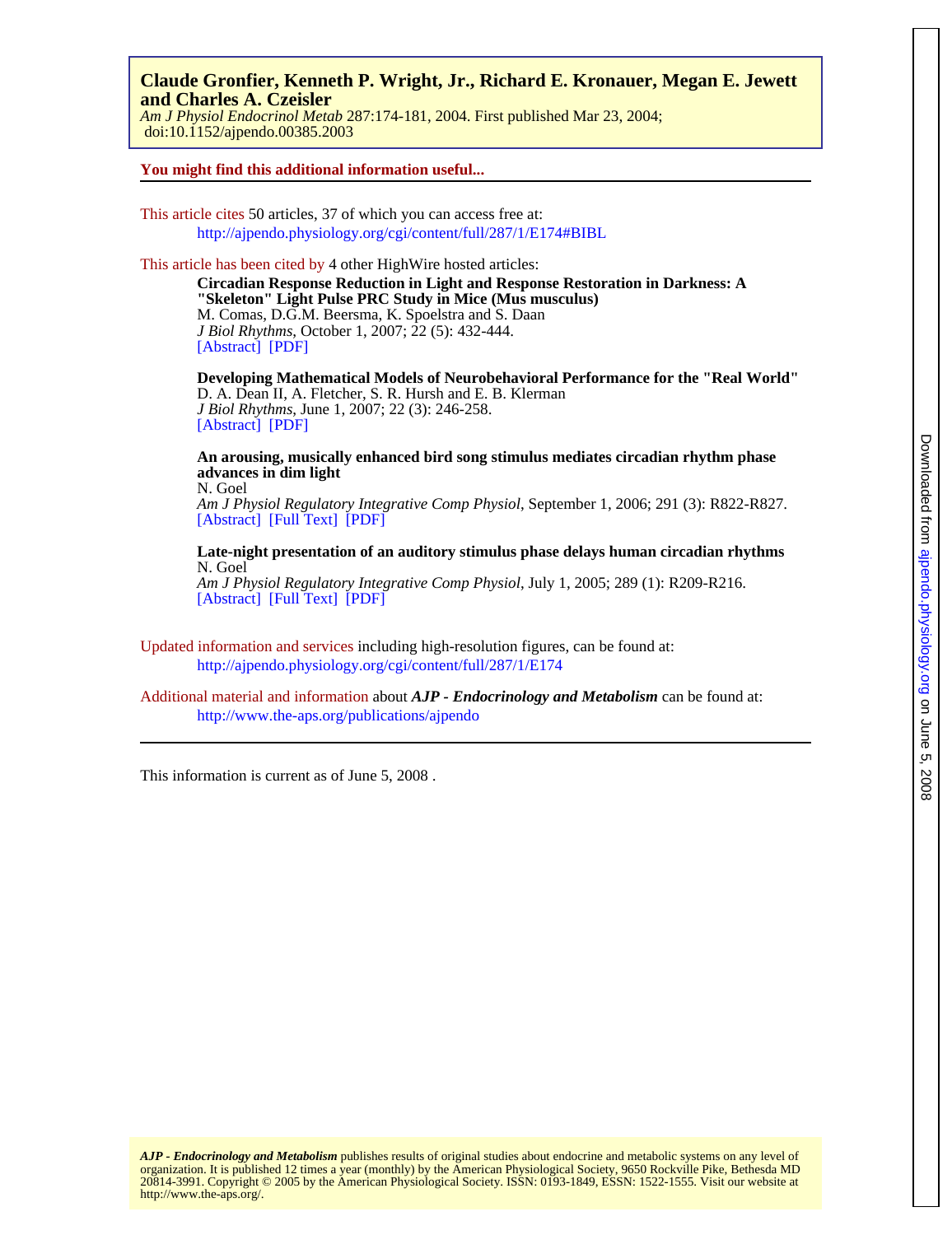# Efficacy of a single sequence of intermittent bright light pulses for delaying circadian phase in humans

**Claude Gronfier,1 Kenneth P. Wright, Jr.,1,3 Richard E. Kronauer,2** Megan E. Jewett,<sup>1</sup> and Charles A. Czeisler<sup>1</sup>

1 *Division of Sleep Medicine, Brigham and Women's Hospital, Harvard Medical School, Boston 02115;* 2 *Harvard University, Cambridge, Massachusetts 02138; and* <sup>3</sup> *Department of Integrative Physiology, Center for Neuroscience, University of Colorado, Boulder, Colorado 80309*

Submitted 25 August 2003; accepted in final form 9 March 2004

**Gronfier, Claude, Kenneth P. Wright Jr., Richard E. Kronauer, Megan E. Jewett, and Charles A. Czeisler.** Efficacy of a single sequence of intermittent bright light pulses for delaying circadian phase in humans. *Am J Physiol Endocrinol Metab* 287: E174– E181, 2004. First published March 23, 2004; 10.1152/ajpendo. 00385.2003.—It has been shown in animal studies that exposure to brief pulses of bright light can phase shift the circadian pacemaker and that the resetting action of light is most efficient during the first minutes of light exposure. In humans, multiple consecutive days of exposure to brief bright light pulses have been shown to phase shift the circadian pacemaker. The aim of the present study was to determine whether a single sequence of brief bright light pulses administered during the early biological night would phase delay the human circadian pacemaker. Twenty-one healthy young subjects underwent a 6.5-h light exposure session in one of three randomly assigned conditions: *1*) continuous bright light of  $\sim$ 9,500 lux, 2) intermittent bright light (six 15-min bright light pulses of  $\sim$ 9,500 lux separated by 60 min of very dim light of  $\leq 1$  lux), and 3) continuous very dim light of <1 lux. Twenty subjects were included in the analysis. Core body temperature (CBT) and melatonin were used as phase markers of the circadian pacemaker. Phase delays of CBT and melatonin rhythms in response to intermittent bright light pulses were comparable to those measured after continuous bright light exposure, even though the total exposure to the intermittent bright light represented only 23% of the 6.5-h continuous exposure. These results demonstrate that a single sequence of intermittent bright light pulses can phase delay the human circadian pacemaker and show that intermittent pulses have a greater resetting efficacy on a per minute basis than does continuous exposure.

melatonin; circadian pacemaker; photoreception; phase shift

THE DAILY ALTERNATION OF LIGHT AND DARKNESS is the primary synchronizer of endogenous circadian oscillators to the 24-h day. The role of light as a phase-resetting agent of the human circadian pacemaker has been demonstrated in a variety of experiments using single or multiple sequences of continuous bright light exposure (for review see Ref. 17). The phaseshifting effect of bright light on the human pacemaker has been shown to be phase dependent (33). Exposure to several hours of bright light for up to 3 consecutive days has been found to reset the endogenous circadian rhythms of core body temperature, cortisol, melatonin, alertness, performance, and TSH by up to 12 h (1, 9, 12, 14–16, 18, 19, 21, 24, 25, 30, 48–50, 55). Moreover, it has been shown that even room light can significantly reset the phase of the human circadian clock (5, 6). In fact, Zeitzer et al. (56) found that one-half of the maximum phase delay-resetting response achieved by a single exposure to bright light  $(\sim 9,000 \text{ lux})$  during the early biological night can be obtained by  $\sim$ 1% of this light intensity, i.e., ordinary room light of  $\sim$ 100 lux.

It has been reported in studies of nocturnal animals that the mammalian circadian system is responsive to brief exposures of light. Nelson and Takahashi (42) demonstrated that pulses of bright light as short as 3 s produced measurable phase shifts in the golden hamster. They also showed that extending the duration of the stimulus beyond 5 min produced little additional phase shift. Furthermore, they found that the shift obtained by two 5-min light pulses separated in time by up to 1 h produced a phase-resetting response similar to that of a single 5-min pulse (43). Others have reported that the circadian system can be reset by a chain of very brief light pulses of 2 ms in mice  $(51)$  and 10  $\mu$ s in duration in rat  $(2)$ . The structure of the physiological system responsible for such a dynamic resetting of the circadian pacemaker is not yet known. It has been hypothesized by Kronauer and colleagues (38, 39) to involve light-sensitive elements that are set to a "used" state after being exposed to light and slowly recover their initial "ready state" after a period of recycling after light removal.

To date there have been few systematic evaluations of the relative effectiveness of different durations of light exposure in the human circadian system (25), although the results of studies on the resetting response to intermittent bright light exposure suggest that humans are also responsive to brief pulses of light. Indeed, 3 consecutive days of exposure to six 40-min pulses of bright light  $(\sim 5,000 \text{ lux})$  have been shown to phase delay circadian rhythms in humans (3). In other studies, 3–5 consecutive days of exposure to intermittent pulses of bright light (3,000–11,000 lux) as brief as 5 min in duration have been shown to induce phase advances of the endogenous circadian pacemaker in humans (10, 11, 45). These findings suggest that humans, like animals, are sensitive to brief bright light pulses. However, interpretation of the temporal dynamics of the resetting response was complicated by the use of multiple consecutive days of light exposure in those studies.

In the present study, therefore, we quantified the phaseresetting efficacy of a single sequence of intermittent bright light pulses given during the biological night compared with subjects' exposure to continuous bright light or to very dim light at the same circadian phase. On the basis of previous

Address for reprint requests and other correspondence: C. Gronfier, INSERM-U371, 18 Avenue du Doyen Lépine, 69675 Bron Cedex, France (E-mail: gronfier@lyon.inserm.fr).

The costs of publication of this article were defrayed in part by the payment of page charges. The article must therefore be hereby marked "*advertisement*" in accordance with 18 U.S.C. Section 1734 solely to indicate this fact.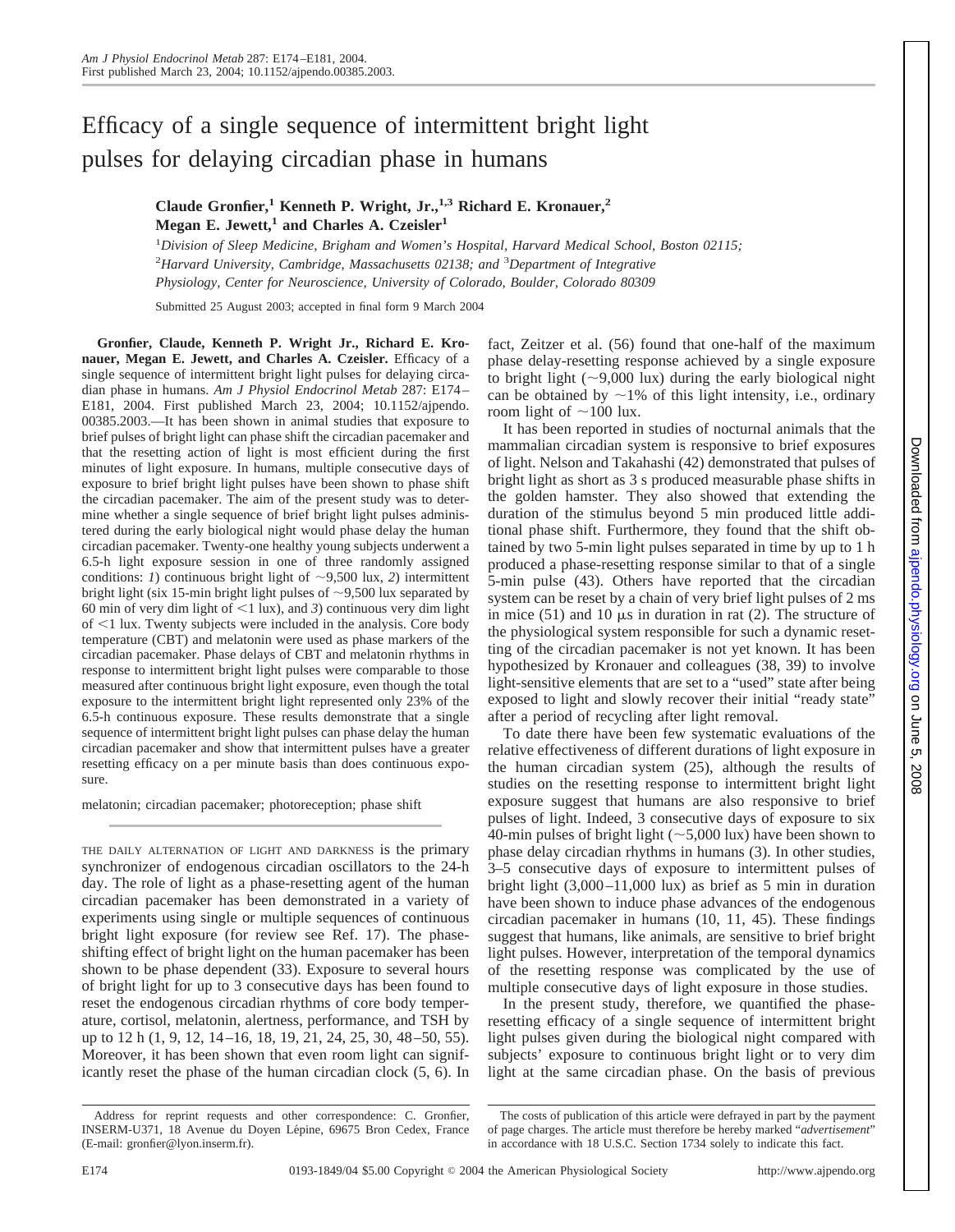results, we anticipated a robust phase delay in the groups of subjects exposed to both continuous (33) and intermittent (45) bright light compared with small drifts in phase in the group of control subjects exposed to continuous very dim light due to the near-24-h period of the human circadian pacemaker (13, 33, 34, 54). In addition, on the basis of a mathematical model of the effect of light on the human circadian pacemaker developed by Kronauer and coworkers (32, 38, 39), we predicted that the resetting effect of the intermittent light exposure would be more efficient than continuous bright light exposure, as measured by the amount of shift induced per minute of bright light exposure.

### **MATERIALS AND METHODS**

### *Subjects*

Twenty-one healthy subjects participated in the study; 20 subjects  $[24.3 \pm 3.9 \,(SD)$  yr, 15 males, 6 females, body mass index  $22.8 \pm 2.3$ (SD) kg/m2 ] were included in the analysis due to noncompliance to constant routine procedures by one subject. The subjects had no medical, psychiatric, or sleep disorders as determined by history, physical examination, electrocardiogram, blood and urine biochemical screening tests, and psychological screening questionnaires (Minnesota Multiphasic Personality Inventory and Beck Depression Inventory). A staff psychologist interviewed subjects and those with a history of or a current psychiatric pathology were excluded. Subjects reported that they were not taking any medication and were instructed to abstain from the use of alcohol, nicotine, recreational drugs, and foods or beverages containing caffeine for 3 wk before the study. All participants were drug free at the time of study as verified by a comprehensive toxic analysis conducted upon admission to the laboratory. All experimental procedures were carried out in accordance with the principles of the Declaration of Helsinki, and the protocol was approved by the Human Research Committee at the Brigham and Women's Hospital. Before beginning the protocol, all participants gave informed, written consent.

### *Overall Study Design*

Subjects were required to maintain a regular 8:16-h sleep-wake schedule at home for  $\geq$ 3 wk before admission to the laboratory. To ensure compliance with this protocol, subjects were required to call into a date/time-stamped answering machine just before going to bed and immediately upon awakening, and the times were compared with sleep-wake logs on the day of admission. In addition, wrist activity and light exposure were monitored for 1 wk immediately before admission to the laboratory (Actiwatch-L; Mini Mitter, Sunriver, OR) and were used to verify the stability of their sleep-wake cycle during that last week and throughout the entire inpatient protocol.

Upon admission to the study on experimental *day 1*, subjects were maintained in an environment free from external time cues, including clocks, radios, television, visitors, and sunlight. Subjects maintained contact with staff members specifically trained to avoid communicating time of day or the nature of the experimental conditions to the subjects. Subjects were adapted to the laboratory with 3 baseline days (*days 1–3*), during which time they continued to sleep and wake at their habitual times (Fig. 1). To assess their endogenous circadian phase before the light stimulus and to appropriately center the light stimulus during the following scheduled episodes of wakefulness, subjects underwent a 26.2-h initial constant routine (CR1; procedure described below) from *day 4* to *day 5*. The duration of the constant routine, as well as the associated shift of the *sleep episodes 4* and *5* (see Fig. 1), was designed so that the 6.5-h light exposure session (centered in the middle of the wake period) would coincide with the delay portion of the human phase-response curve (33) and was started 9.05 h before habitual bedtime and ended 2.55 h before habitual wake



Fig. 1. Raster plot of the 10-day experimental protocol for *subject 19a1*. Scheduled sleep episodes (8 h in darkness) are illustrated as black bars. During baseline days (*days 1–3*), subjects were exposed to  $\sim$ 90 lux during wakefulness (16 h). For the remainder of the study, except during the light exposure session, subjects were exposed to  $\sim$  1.5 lux during wakefulness (gray bars). An  $\sim$ 26.2-h constant routine (CR1) was scheduled on *days* 4–5. Light exposure session (white bar) was scheduled on *days 5–6* and consisted of 6.5 h of exposure centered 5.8 h before habitual wake time (i.e., started  $\sim$  1.1 h before habitual bedtime and ended  $\sim$  2.6 h before habitual waketime). After the light exposure day, subjects underwent a 64-h CR (CR2) and were discharged after an  $\sim$ 22-h recovery sleep episode.  $\Delta$ , Dim-light melatonin onsets (DLMOn<sub>25%</sub>) in CR1 and CR2. For this subject, the light exposure [continuous bright light (BL) condition] generated a phase delay of 3.15 h in the DLMOn25%.

time [corresponding to a center at  $\sim$ 3.5 h before the subjects' core body temperature minimum  $(CBT_{min})$ ].

On *day 5*, subjects were randomly assigned to one of the three light exposure conditions (described below). Then, they were scheduled to a final constant routine of 64-h duration (*days 6–9*) to reassess their endogenous circadian phase and thereby estimate the phase shift from the initial constant routine. Subjects were then discharged on *day 10*, after an  $\sim$ 22-h recovery sleep episode.

During wake episodes, subjects were free to move about the suite as desired, except that they were asked not to lie down, nap, or exercise. Subjects' compliance with the protocol was monitored by means of closed-circuit cameras and frequent interaction with technicians.

The experimental suites were equipped with ceiling-mounted coolwhite (4,100 K) fluorescent lamps (T8 and T80; Phillips, Eindhoven, The Netherlands). A computer system automatically turned the lighting to the required preset intensity at the scheduled times. Maximum light intensities, as measured vertically at a height of  $\sim$  1.83 m with an IL1400 photometer (International Light, Newburyport, MA), were  $\sim$ 190 lux during the waking hours of the 3 baseline days ( $\sim$ 90 lux measured horizontally at a height of  $\sim$ 1.37 m); <8 lux ( $\sim$ 1.5 lux measured horizontally at a height of  $\sim$ 1.37 m) during the constant routines and the day of light exposure; and, depending on the experimental condition (described below),  $\leq 1$  lux ( $\sim 0.5$  lux measured horizontally at a height of  $\sim$ 1.37 m) or  $\sim$ 9,500 lux (in the direction of gaze at a wall-mounted target) during the light exposure session. Sleep episodes were conducted in darkness. The experimental suites were equipped with hand-held terminals for online event recording, a porthole for 24-h blood sample collection with minimal sleep disturbance, a video camera, and a voice-activated audio system.

### *Constant-Routine Procedure*

The constant-routine (CR) procedure was used to assess the phase of two markers of the endogenous circadian pacemaker: the core body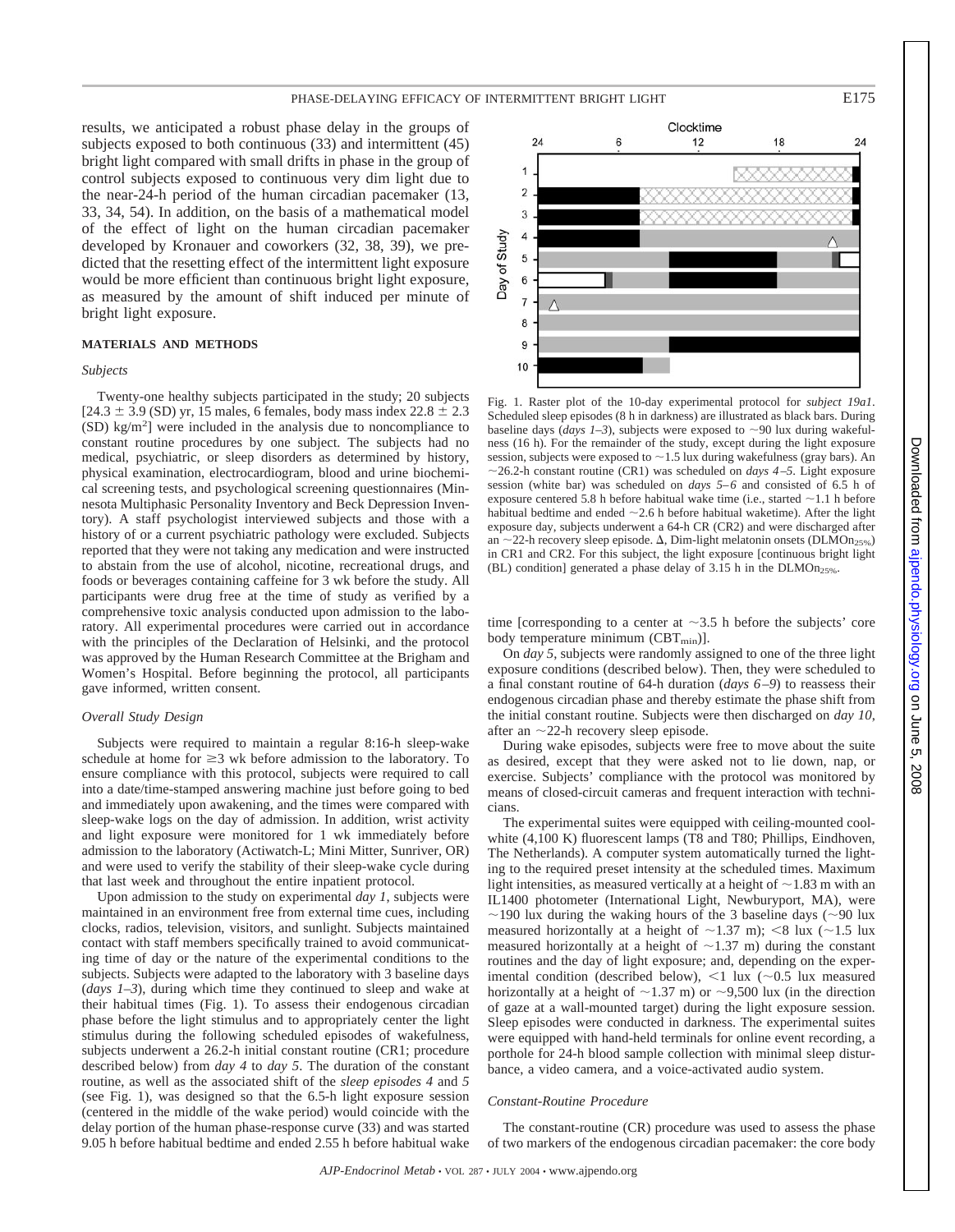### E176 PHASE-DELAYING EFFICACY OF INTERMITTENT BRIGHT LIGHT

temperature rhythm and the melatonin rhythm. The methodology that we used involved a refinement of a technique first proposed by Mills et al. (41), according to which the subjects are studied under constant environmental and behavioral conditions to eliminate or distribute across the circadian cycle the physiological responses evoked by environmental or behavioral stimuli, such as sleeping, eating, and changes in posture (22). The CR consisted of a regimen of enforced wakefulness in a semirecumbent posture in constant dim illumination of  $\sim$ 1.5 lux. Subjects were required to maintain a very low level of physical activity and were not permitted to change their posture throughout the CR. This posture was also maintained for urine samples and bowel movements. Nutritional intake was divided into hourly isocaloric snacks to maintain an equal caloric intake across the circadian cycle. Caloric requirements were calculated with use of the Wilmore nomogram (53) to determine the basal metabolic rate and were adjusted upward by a 10% activity factor. Fluid intake was calculated for each subject to account for the sedentary nature of the CR. A staff member monitored the subject to help maintain wakefulness and to ensure compliance with the posture and activity level requirements.

### *Light Exposure Conditions*

Subjects were randomly assigned to one of the three light exposure conditions (Fig. 2). The light exposure session of 6.5 h duration was centered 5.8 h before habitual wake time (i.e., it started  $\sim$  1.1 h before habitual bedtime and ended  $\sim$  2.6 h before habitual waketime) and therefore  $\sim$ 3.5 h before CBT<sub>min</sub> (23). The three conditions were as follows: continuous bright light (BL) of  $\sim$ 9,500 lux, defined as 100% bright light; intermittent bright light (IBL), consisting of six 15-min bright light pulses of  $\sim$ 9,500 lux separated by 60 min of very dim light  $(< 1$  lux), defined as 23% bright light; and continuous very dim light (VDL) of  $\leq 1$  lux, defined as 0% bright light. In all three conditions, the 30 min before and the 30 min after the light exposure session were conducted in <1 lux. Seven subjects were randomized to each condition. Subjects were seated in a chair from 2 h before until 2 h after the end of the light exposure session. A technician was present at all times during the light exposure session to ensure compliance with the protocol. During the light exposure sessions, subjects were instructed to fix their gaze on a target mounted on the wall of their suite for 5 of every 10 min and then allowed free gaze for 5 of every 10 min to ensure consistency of light exposure among subjects. This alternating fixed- and free-gaze episodes continued during the entire duration of the light exposure sessions. Light



Fig. 2. Light exposure conditions. Subjects were exposed either to 6.5 h of BL  $(\sim)9,500$  lux), intermittent bright light [IBL; six 15-min bright light ( $\sim$ 9,500 lux) pulses separated by 60 min of very dim light  $(<1$  lux)], or to very dim light (VDL;  $\leq 1$  lux).

intensity measurements were taken in the direction of gaze every 5 min to ensure that subjects were exposed to the appropriate light intensity for the appropriate duration. Clear polycarbonate lenses filtered 99.9% of the light in the UV range from the light source. In addition, all subjects wore clear goggles (model no. S379, luminous transmittance 90%, UV absorption 99%; Uvex Safety, Smithfield, RI) during the exposure sessions to bright light for additional protection against UV exposure.

### *Data Collection*

*Temperature data.* A real-time, online data acquisition system utilizing IBM PC-compatible computers was employed to monitor and collect temperature data. CBT was recorded continuously via a disposable rectal thermistor (Yellow Springs Instrument, Yellow Springs, OH), and room temperature was recorded by means of a permanent air temperature thermistor; both were recorded every minute.

*Hormonal data.* Blood samples were collected every 40 min during constant routines through an indwelling intravenous catheter that was inserted into a forearm vein on *day 2* of the study, and every 5 to 10 min during the light exposure session (data will be presented elsewhere). A solution of heparinized saline (0.45% sodium chloride, 10 U heparin/ml) was infused at a slow rate (20 ml/h, 200 IU heparin/h) between blood samples. We provided participants with ferrous gluconate (324 mg) pills to be taken at breakfast and dinner *1*) for a minimum of 1 wk before participation in the inpatient research protocol, *2*) during the inpatient portion of the protocol, and *3*) for 3 wk after completion of the protocol. Subjects' hemoglobin levels were tested every  $1-2$  days to ensure appropriate levels  $(>11.0$  for men,  $>$ 10.3 for women). Blood samples were collected in ethylenediaminetetraacetate- $K_2$  tubes and rapidly centrifuged at  $4^{\circ}C$ , and the plasma was stored at or below  $-25^{\circ}$ C until assayed. Samples were assayed for melatonin by use of radioimmunoassay techniques (Diagnostech/ Pharmasan, Osceola, WI). The assay sensitivity was 2.5 pg/ml. The average intra-assay coefficients of variation were 6.4% below 50 pmol/l and 4.9% above.

### *Estimation of Circadian Phase*

For temperature data collected during constant routines, a nonlinear least squares dual-harmonic regression model with correlated noise (8) was used. The time of the fitted  $CBT_{min}$  was defined as the marker of the temperature phase. Data collected during the first 5 h of the CRs were excluded to minimize potential masking effects from the preceding sleep episode or from changes in posture from flat to the semirecumbent CR posture*.* To minimize uncertainty in the phase estimate, subjects for whom amplitude of the temperature rhythm was below 0.14°C were not included in the analysis (24) (Table 1). To minimize the effect of interindividual differences in circadian period on the phase shift assessments, only the first circadian oscillation of melatonin and CBT of the final CR was included in the analysis, and phase was estimated on the same time window length as for CR1.

For melatonin data, a three-harmonics least squares regression analysis was applied to data collected during CR1 (Fig. 3, thick line) to estimate the amplitude of each subject's melatonin rhythm (Fig. 3, dashed line). A threshold of 25% of the peak-to-trough amplitude of the fitted curve (54) was calculated (Fig. 3, dotted line) and applied to data of CR1 and CR2 (first circadian oscillation considered). Three markers of melatonin phase were computed for each CR data: *1*) the midpoint (MP25%) between *2*) the upward dim-light melatonin onset (DLMOn25%) and *3*) the downward dim-light melatonin offset (DL-MOff25%) crossings of this 25% threshold.

Phase shifts of temperature and melatonin rhythms were calculated as the difference between the phase in CR1 and the phase in CR2.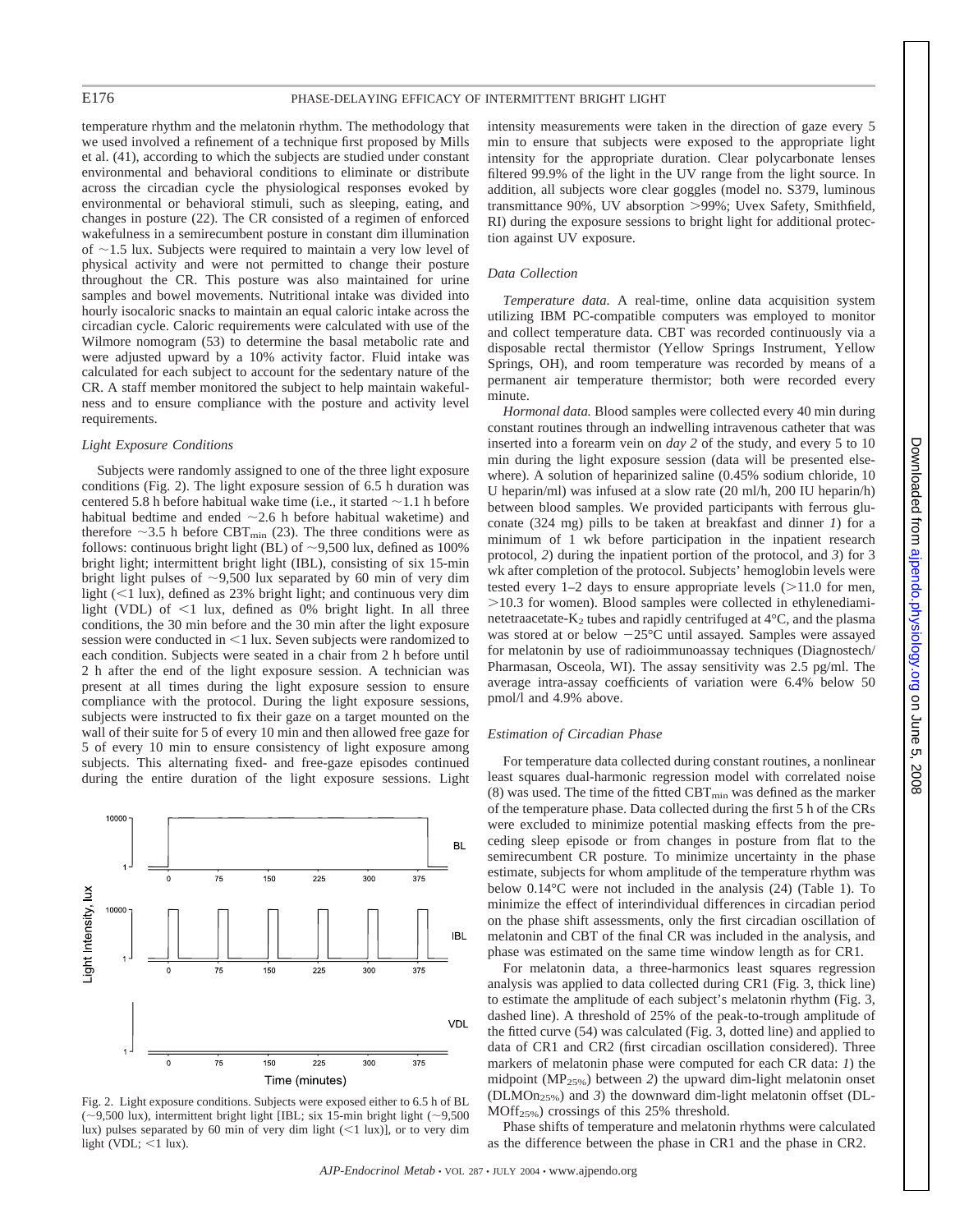|                      | Sex                       | Initial Phase (clocktime)     |                                  | LES (clocktime)                  |                 | Center LES Relative to |                      | Phase Shift      |                      |                   |                       |
|----------------------|---------------------------|-------------------------------|----------------------------------|----------------------------------|-----------------|------------------------|----------------------|------------------|----------------------|-------------------|-----------------------|
| Subject Code         |                           | $CBT_{min}$                   | DLMOn <sub>25%</sub>             | Beginning                        | End             | $CBT_{min}$            | DLMOn <sub>25%</sub> | $CBT_{min}$      | DLMOn <sub>25%</sub> | MP <sub>25%</sub> | DLMOff <sub>25%</sub> |
| Condition BL         |                           |                               |                                  |                                  |                 |                        |                      |                  |                      |                   |                       |
| 19a1                 | $\mathbf F$               | 4:17                          | 22:57                            | 23:32                            | 6:02            | $-1.50$                | 3.82                 | $-2.70$          | $-3.15$              | $-2.65$           | $-2.16$               |
| 2006                 | M                         | 3:27                          | 20:55                            | 21:57                            | 4:27            | $-2.25$                | 4.28                 | $-2.45$          | $-2.70$              | $-2.05$           | $-1.40$               |
| 2012                 | $\boldsymbol{\mathrm{F}}$ | 4:51                          | 23:16                            | 23:04                            | 5:34            | $-2.53$                | 3.04                 | $-3.72$          | $-3.36$              | $-3.31$           | $-3.27$               |
| 2036                 | M                         | 6:50                          | 23:26                            | 23:01                            | 5:31            | $-4.57$                | 2.83                 | $-2.03$          | $-2.92$              | $-2.76$           | $-2.60$               |
| 2041                 | $\mathbf F$               | 1:57                          | 20:32                            | 21:32                            | 4:02            | $-1.17$                | 4.24                 |                  | $-2.48$              | $-2.25$           | $-2.03$               |
| 2043                 | M                         | 5:23                          | 22:50                            | 23:04                            | 5:34            | $-3.07$                | 3.48                 | $-4.02$          | $-3.72$              | $-3.54$           | $-3.36$               |
|                      | Median                    | 04:34                         | 22:53                            | 23:03                            | 5:33            | $-2.39$                | 3.65                 | $-2.70$          | $-3.03$              | $-2.71$           | $-2.38$               |
|                      | $Mean \pm SD$             |                               | $4:28 \pm 1:40$ $22:19 \pm 1:16$ | $22:42 \pm 0:46$ 5:12 $\pm 0:46$ |                 | $-2.51 \pm 1.22$       | $3.61 \pm 0.61$      | $-2.98 \pm 0.85$ | $-3.05 \pm 0.45$     | $-2.76 \pm 0.58$  | $-2.47 \pm 0.76$      |
|                      | <b>SE</b>                 | 00:41                         | 00:31                            | 0:19                             | 0:19            | 0.50                   | 0.25                 | 0.38             | 0.18                 | 0.24              | 0.31                  |
| <b>Condition IBL</b> |                           |                               |                                  |                                  |                 |                        |                      |                  |                      |                   |                       |
| 19b9                 | M                         | 8:10                          | 23:51                            | 23:06                            | 5:36            | $-5.82$                | 2.49                 | $-1.18$          | $-2.12$              | $-2.71$           | $-3.28$               |
| 19c4                 | $\mathbf F$               | 4:50                          | 22:22                            | 23:06                            | 5:36            | $-2.48$                | 3.97                 | $-1.43$          | $-2.88$              | $-2.43$           | $-1.98$               |
| 2004                 | M                         | 5:10                          | 0:40                             | 23:01                            | 5:31            | $-2.90$                | 1.60                 | $-3.55$          | $-2.45$              | $-1.91$           | $-1.37$               |
| 2024                 | M                         | 5:31                          | 22:48                            | 22:58                            | 5:28            | $-3.30$                | 3.42                 | $-1.73$          | $-2.14$              | $-1.64$           | $-1.12$               |
| 2035                 | M                         | 5:03                          | 22:12                            | 22:01                            | 4:31            | $-3.78$                | 3.07                 | $-3.07$          | $-2.98$              | $-2.30$           | $-1.63$               |
| 19c9                 | M                         | 6:19                          | 22:09                            | 22:54                            | 5:24            | $-4.17$                | 4.00                 | $-1.65$          | $-2.28$              | $-1.82$           | $-1.38$               |
| 2042                 | F                         | 3:47                          | 23:23                            | 22:01                            | 4:31            | $-2.52$                | 1.87                 | $-3.65$          | $-2.34$              | $-2.43$           | $-2.52$               |
|                      | Median                    | 5:10                          | 22:48                            | 22:58                            | 5:28            | $-3.30$                | 3.07                 | $-1.73$          | $-2.34$              | $-2.30$           | $-1.63$               |
|                      |                           | Mean $\pm$ SD 5:33 $\pm$ 1:23 | $23:04 \pm 0:57$                 | $22:44 \pm 0:30$                 | $5:14 \pm 0:30$ | $-3.57 \pm 1.17$       | $2.92 \pm 0.96$      | $-2.32 \pm 1.06$ | $-2.46 \pm 0.34$     | $-2.18 \pm 0.39$  | $-1.90 \pm 0.77$      |
|                      | <b>SE</b>                 | 0:31                          | 0:22                             | 0:11                             | 0:11            | 0.44                   | 0.36                 | 0.40             | 0.13                 | 0.15              | 0.29                  |
| Condition VDL        |                           |                               |                                  |                                  |                 |                        |                      |                  |                      |                   |                       |
| 19b1                 | M                         | 6:17                          | 0:10                             | 23:32                            | 6:02            | $-3.50$                | 2.61                 | 0.47             | $-0.33$              | $-0.46$           | $-0.58$               |
| 19c3                 | $\mathbf M$               | 6:08                          | 23:39                            | 23:43                            | 6:13            | $-3.17$                | 3.31                 | 0.42             | $-0.52$              | $-0.19$           | 0.13                  |
| 2008                 | $\mathbf F$               |                               | 21:49                            | 21:58                            | 4:28            |                        | 3.39                 |                  | $-0.24$              | 0.05              | 0.34                  |
| 2018                 | M                         | 6:06                          | 23:23                            | 23:11                            | 5:41            | $-3.67$                | 3.04                 | 0.17             | $-0.29$              | $-0.38$           | $-0.47$               |
| 2038                 | M                         | 6:08                          | 22:32                            | 22:24                            | 4:54            | $-4.48$                | 3.11                 | 1.32             | 0.06                 | 0.19              | 0.33                  |
| 2039                 | M                         | 5:04                          | 21:40                            | 21:04                            | 3:34            | $-4.75$                | 2.65                 | 0.98             | $-1.09$              | $-0.82$           | $-0.55$               |
| 2056                 | M                         | 8:10                          | 0:26                             | 0:02                             | 6:32            | $-4.88$                | 2.84                 | $-0.25$          |                      |                   | $-0.93$               |
|                      | Median                    | 06:08                         | 23:23                            | 23:11                            | 5:41            | $-4.07$                | 3.04                 | 0.44             | $-0.31$              | $-0.28$           | $-0.47$               |
|                      |                           | Mean $\pm$ SD 6:19 $\pm$ 1:01 | $23:06 \pm 1:06$                 | $22:51 \pm 1:05$                 | $5:21 \pm 1:05$ | $-4.08 \pm 0.72$       | $2.99 \pm 0.30$      | $0.52 \pm 0.56$  | $-0.40 \pm 0.39$     | $-0.27 \pm 0.37$  | $-0.25 \pm 0.51$      |
|                      | <b>SE</b>                 | 0:25                          | 0:25                             | 0:24                             | 0:24            | 0.29                   | 0.12                 | 0.23             | 0.16                 | 0.15              | 0.19                  |

Table 1. *Timing of LES and individual phase shifts of endogenous circadian rhythms of temperature and melatonin in BL, IBL, and VDL exposure groups*

LES, light exposure sessions; CBT<sub>min</sub>, core body temperature minimum; DLMOn<sub>25%</sub>, dim-light melatonin onset; MP<sub>25%</sub>, midpoint; DLMOff<sub>25%</sub>, DLM offset; BL, continuous bright light; IBL, intermittent bright light; VDL very dim light. By convention, phase delays are negative (-) shifts; phase advances are positive shifts. Note that, because of the low amplitude of their CBT rhythms, phase shifts of CBT<sub>min</sub> are not given for *subjects 2008* and *2041*, and the center of the light exposure sessions relative to CBT<sub>min</sub> is not given for *subject 2008*. Because of missing blood samples, melatonin MP<sub>25%</sub> and DLMOn<sub>25%</sub> could not be calculated for *subject 2056.* Centers of the light exposure sessions and phase shifts are given in hours.



Fig. 3. Method used for melatonin phase assessment using DLMOn25%, DLM offset (DLMOff<sub>25%</sub>), and midpoint (MP<sub>25%</sub>) phase markers. Thick line, the 3-harmonics fitted curve; dashed line, the amplitude of the fitted curve; dotted line, 25% of the amplitude. The figure also illustrates the bright light exposure session (L.E.S.)-induced melatonin suppression. The study days corresponding to the profile are given at the *top* of the figure.

*AJP-Endocrinol Metab* • VOL 287 • JULY 2004 • www.ajpendo.org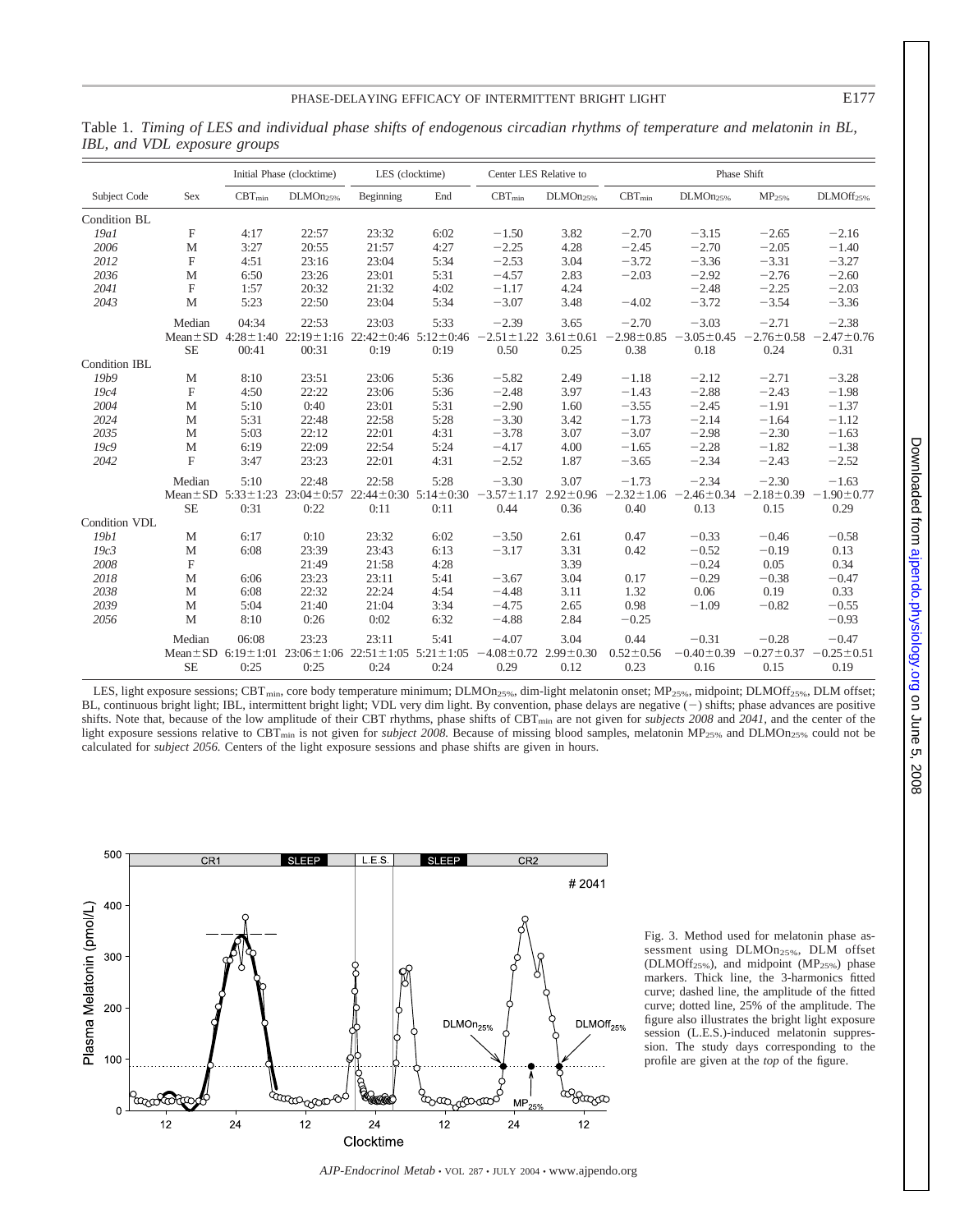### *Statistical Analysis*

Repeated-measures ANOVA (condition  $\times$  phase marker) with Greenhouse-Geisser correction (only original degrees of freedom are reported), and Tukey's tests for post hoc multiple comparisons were used to compare phase shifts between phase markers, with H<sub>0</sub>:  $\mu$ DLMOn<sub>25%</sub> =  $\mu$ MP<sub>25%</sub> =  $\mu$ DLMOff<sub>25%</sub> =  $\mu$ CBT<sub>min</sub>. Pearson correlations were calculated between phase shifts and initial phases of light exposure, between  $CBT_{min}$  and melatonin phase shifts, and between phase shifts of the melatonin phase markers (DLMOn<sub>25%</sub> and  $DLMOff<sub>25%</sub>$ ).

### **RESULTS**

The light stimulus was, on average, centered  $3.15 \pm 0.72$  h after DLMOn<sub>25%</sub> and 3.39  $\pm$  1.28 h before CBT<sub>min</sub> [i.e., it started on average 5 min (0.09  $\pm$  0.72 h) before DLMOn<sub>25%</sub> and ended 5 min (0.09  $\pm$  1.56 h) after CBT<sub>min</sub>; Table 1]. There were no significant differences among the three groups in the initial phases of the temperature and melatonin rhythms at which the light intervention occurred. There were minimal changes in phase observed in the control group of subjects exposed to VDL (median phase change of  $+0.44$  h for CBT $_{\text{min}}$ and  $-0.31$  h for DLMOn<sub>25%</sub>; Fig. 4). A significantly greater phase delay was observed in subjects exposed either to BL [median phase delay  $= -2.70$  h for CBT<sub>min</sub> ( $P < 0.0002$  vs. controls), 3.03 h for DLMOn<sub>25%</sub> ( $P < 0.0002$  vs. controls),  $-2.71$  h for MP<sub>25%</sub> ( $P < 0.0002$  vs. controls), and  $-2.38$  h for DLMOff<sub>25%</sub> ( $P = 0.0003$  vs. controls)] or to IBL [median phase delay  $= -1.73$  h for CBT<sub>min</sub> ( $P < 0.0003$  vs. controls),  $-2.34$  h for DLMOn<sub>25%</sub> ( $P < 0.0002$  vs. controls),  $-2.30$  h for MP25% ( $P < 0.0002$  vs. controls), and  $-1.63$  h for DLMOff<sub>25%</sub> ( $P = 0.001$  vs. controls)]. As expected for the selected phase of light exposure, the BL and IBL groups demonstrated phase delays of their endogenous circadian rhythms of core body temperature and melatonin (Fig. 4).

Phase shift (hours)

Phase shift (hours)

Although the phase shifts observed in the IBL group were slightly smaller than those observed in the BL group, no statistical differences were found for any marker (Fig. 4).

The resetting responses measured with  $CBT_{\text{min}}$  were more variable than those measured with melatonin (Table 1); however, we found highly significant and positive linear relationships between the markers of the two rhythms  $(r_{\text{CBTmin/DLMOn25%}}$  = 0.896,  $r_{\text{CBTmin/MP25\%}} = 0.871$ , and  $r_{\text{CBTmin/DLMOff25\%}} = 0.779$ ;  $P \leq 0.0001$  for all three correlation coefficients).

We found no significant linear correlation between observed melatonin phase shifts and the initial phases of light exposure  $(\phi_{init})$  within the limited range of initial phases to which subjects were exposed within each condition ( $r\phi$ <sub>init/DLMOn25%</sub>)  $= 0.182$ ,  $r\phi_{init/MP25\%} = 0.071$ ,  $r\phi_{init/DLMOff25\%} = 0.031$ ; *P* nonsignificant for all 3 correlation coefficients).

In appraising the variability of the phase shift data presented here (Table 1), we recognize three independent variability sources whose variances should sum: *1*) noise in the individual phase assessments whose difference comprises the phases shift, *2*) intersubject differences in the endogenous circadian period that lead to different phase drifts over the two cycles of shift assessments, and *3*) intersubject differences in photic response arising either from sensitivity differences or from differences in the timing of the stimulus. Klerman et al. (36) found that the method of single-phase assessment yielding the lowest variance was a normalized level crossing on the rising front of the melatonin pulse. This variance could be as low as 0.04  $h^2$  (50th %ile) so that, for phase shifts, the variance might be 0.08  $h^2$ . For our results, the DLMOn<sub>25%</sub> does indeed give consistently the lowest variance estimates. Czeisler et al. (13) estimated the standard deviation of circadian period for young adults to be 0.13 h so that a two-cycle phase drift would show a variance of  $0.07$  h<sup>2</sup>. We recognize that variance estimates are extremely unreliable for data groups of six or seven members.

Fig. 4. Individual resetting responses to VDL (0%), IBL (23%) and BL (100%) exposure conditions, measured with core body temperature minimum ( $CBT_{min}$ ) and melatonin phase markers DLMOn<sub>25%</sub>, MP<sub>25%</sub>, and DLMOff25%. Phase-advance shifts are plotted as positive values, whereas phase-delay shifts are plotted as negative values. Horizontal bars, median phase shift observed in each condition.



*AJP-Endocrinol Metab* • VOL 287 • JULY 2004 • www.ajpendo.org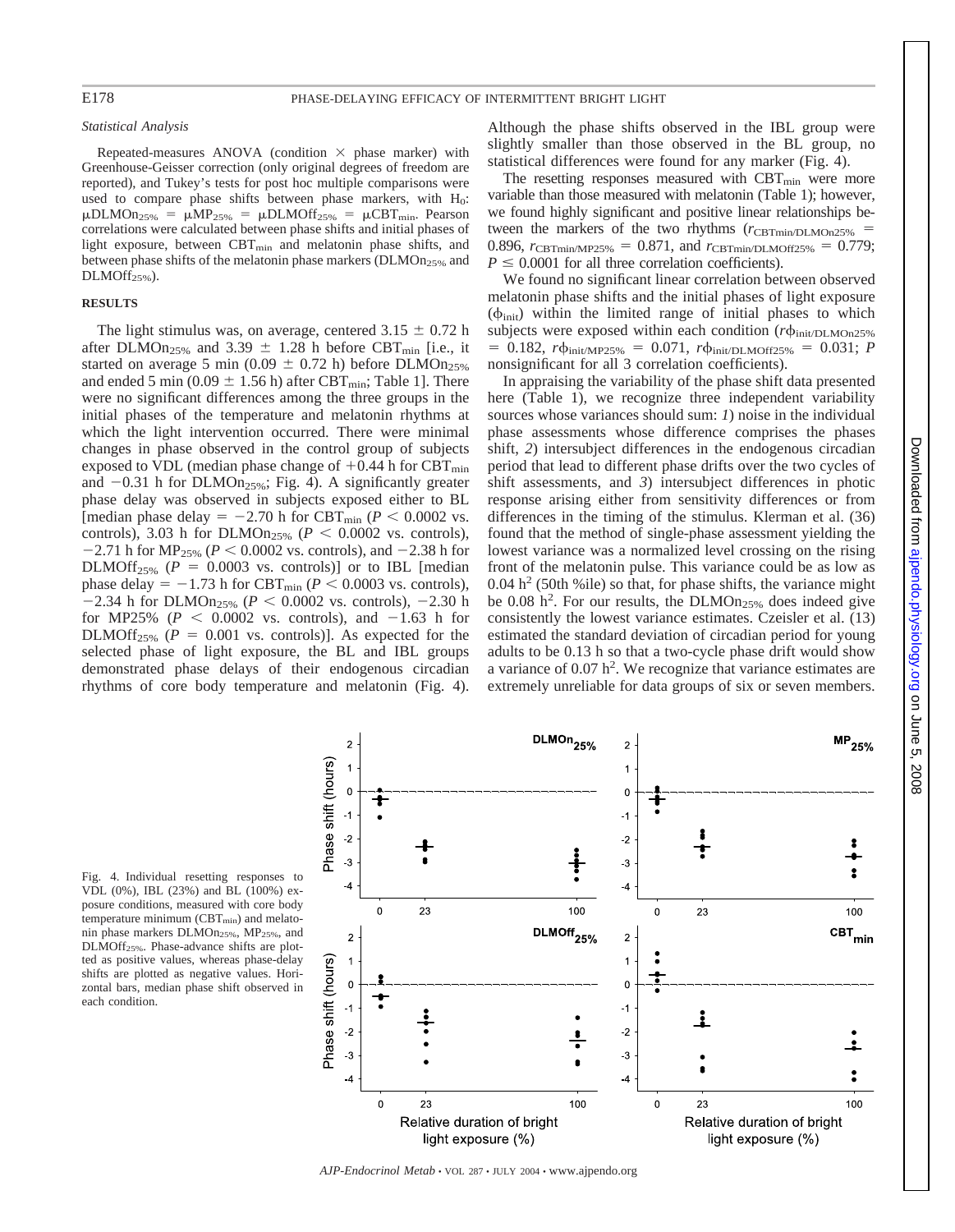However, the value of  $0.15$  h<sup>2</sup> for the VDL condition is consistent with the sum of 0.08 and 0.07 h<sup>2</sup> for *sources 1* and 2 described above. The variance of  $0.20 h<sup>2</sup>$  for the BL condition suggests that perhaps as little as  $0.05 h<sup>2</sup>$  might be ascribed to *source 3*. However, by this reasoning, the variance of 0.12  $h<sup>2</sup>$  for the IBL condition is inexplicably small and may represent a remarkably homogeneous subject group with little difference in endogenous circadian period.

### **DISCUSSION**

The present results demonstrate that a single sequence of IBL exposure is effective in inducing phase delays of the human circadian timing system. The phase delays observed after IBL exposure were comparable to those measured after BL exposure (Fig. 4), even though the BL represented only 23% of the 6.5-h light exposure session. Given that the median phase delay measured with  $DLMOn_{25\%}$  was  $-3.03$  h under BL condition (6.5 h of BL), and  $-2.34$  h in the IBL (1.5 h of bright light) condition, the phase-resetting ability of IBL exposure, when the reference  $-0.31$ -h phase shift measured in the control VDL condition was taken into account, was 3.2 times greater than that of BL exposure on a per minute basis of BL exposure.

The small change in phase observed in the control group may be attributed to the longer-than-24-h period of the circadian pacemaker (13) and the potentially weak entraining effect of nonphotic synchronizers (37). We conclude that the additional 2.06-h average change in phase (DLMOn) observed in the IBL group compared with the control group represents the direct effect of the exposure to IBL on the circadian pacemaker.

On the basis of previous studies (3, 10, 45), we expected a robust phase delay for both BL and IBL exposure. Indeed, the dynamic-resetting model developed by Kronauer et al. (32, 38, 39) predicted that the phase shift after IBL would be  $\sim$ 70% of that after BL. In fact, we found that IBL was 69% as effective in shifting CBT<sub>min</sub>, 74% as effective in shifting DLMOn<sub>25%</sub>, and 83 and 61% as effective in shifting  $MP_{25\%}$  and DLMOff<sub>25%</sub>, respectively, compared with BL. For all markers studied, the shifts after IBL exposure were not significantly different from those after BL exposure, and phase delay shifts after IBL and BL exposures were significantly greater than those after VDL exposure.

The mathematical model developed by Kronauer and colleagues (32, 38, 39) predicts that there is a greater activation rate (a measure of resetting effectiveness of light) at the very beginning of a light pulse. As activator elements are depleted, the activation rate becomes limited by the rate at which elements are recycled. This model is consequently characterized by two rate parameters: a forward rate,  $\alpha$ , that depends on light intensity, I, but is fixed at any given intensity, and a backward rate,  $\beta$ , that is independent of intensity. For any given I, at least two different temporal patterns are needed to estimate  $\alpha$  and  $\beta$  from the response data (38, 39). For I  $\approx$ 10,000 lux,  $\alpha$  and  $\beta$  were estimated to be  $\sim$ 15 min<sup>-1</sup> and 90  $min^{-1}$ , respectively.

For a periodic stimulus pattern consisting of alternating light and dark episodes, we denote the fraction of cycle time that the light is "on" as the "duty cycle." If a window of time is available for stimulation, the maximum response will be generated by using light the entire time (duty cycle  $= 1$ ). However, most of this light is used inefficiently since after a time  $t \approx$  $\alpha^{-1}$ , the incremental response is limited by the recycle rate and consequently is low. The maximally efficient use of a stimulus (i.e., maximum response per minute of stimulus) is found when the duty cycle is very low, but then the total response is also low. Intermediate duty cycles effect a compromise: less than maximum efficiency but total response not a great deal below maximum.

The present experiment was designed with several objectives. The first was to expose subjects to a single sequence of bright light pulses, as opposed to multiple sequences of exposure over several days. A second was to extend the range of the duration of near darkness from the former range of 20–45 min to 60 min. A third was to study a short duty cycle of 0.23. Both of these changes in intermittent light patterns, besides improving the accuracy of rate estimate, increase the practical usefulness of intermittent light intervention. Our fourth goal was to validate Kronauer's mathematical model of resetting efficacy of intermittent bright light (32, 38, 39); simulations based on existing rate estimates indicated that the pattern of light exposure used in this experiment would produce  $\sim$ 70% of the resetting drive onto the circadian pacemaker achieved by continuous bright light.

These results are in agreement with animal studies that reported that the resetting action of light was most efficient at the beginning of the light exposure and that minimal additional phase shift was produced by further extension of the light stimulus (2, 42, 43, 51) due to a reduction in photic responsiveness of the circadian pacemaker (35).

It is now recognized that the visual photopic and scotopic systems are not the only photosensitive structures in the retina. Recent studies in mammals have identified a subset of retinal ganglion cells (RGCs) that are intrinsically photosensitive and are involved in conveying photic input to the circadian system (4, 26, 28, 44, 46). These cells contain a photopigment, melanopsin, that appears to have a broad role in nonvisual photoreception (27). Although the involvement of cryptochromes in phototransduction to the circadian system has been suggested (52), recent evidence suggests that these nonvisual (melanopsin-containing RGCs) along with the classical visual (rod and cones) photoreceptive systems account for all nonimage-forming functions involved in pupillary light reflex and circadian photoentrainment (29, 40, 44).

Given the unusual light responses of the melanopsin-containing RGCs (4), it is possible that these cells embody the process L, proposed in the model of Kronauer et al. (38, 39), that intervenes between light and the pacemaker oscillator (process P). Process L can itself be parsed into two functions. One is a dynamic system in which activation elements are used and subsequently recycled. The other function is a simple powerlaw relation between the strength of light and the utilization rate parameter. The exponent for the power law inferred for human phase shift data is proportional to the 0.6 power of light intensity. In their report, Berson et al. (4) include data on the acute (1 s average) intracellular depolarization of a ganglion cell as a function of irradiance at several wavelengths of light. A plausible representation of the irradiance dependence is a power law with an exponent of 0.6 over a range of 1.5 to 2 log units (from threshold to saturation). It is possible that these ganglion cells might also embody the dynamic system portion of process L, but the data presented thus far do not cover the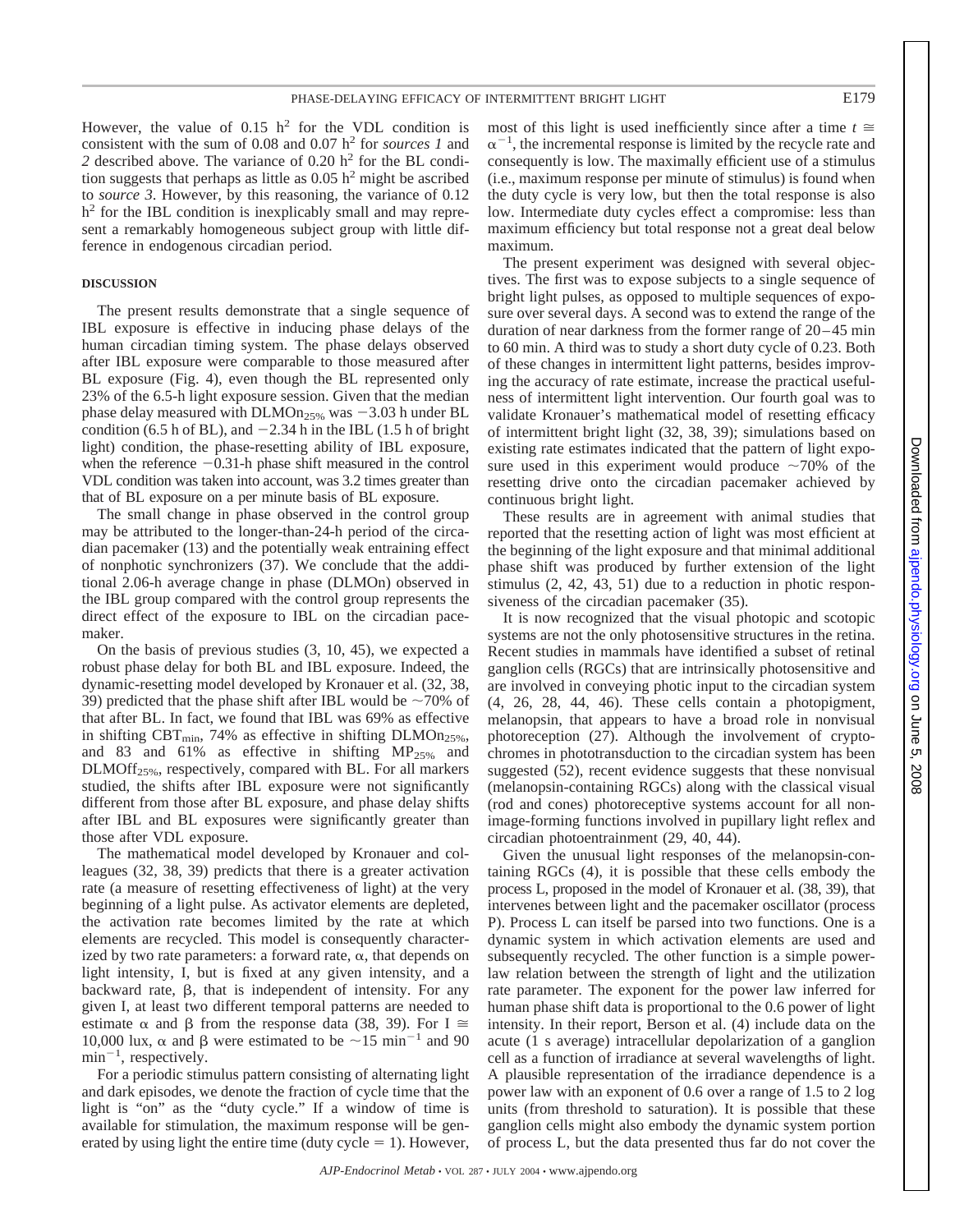temporal range required either to support or to reject this possibility. The response dynamics of rods and cones to light make them unlikely to embody process L. Further investigations, however, including exposures to intermittent light of different duty cycles and different wavelengths, are required to clarify this point.

These findings have important implications, as they provide a greater understanding of the effects of brief episodes of light on the human circadian timing system and suggest that the intermittent exposure to bright light that occurs in everyday life (47) may have a much greater impact on circadian entrainment than previously recognized. The present results also indicate that brief episodes of light exposure may be a cost- and time-effective way of resetting the circadian timing system in humans. Such strategies could be used not only to treat circadian misalignment related to the low light intensities (20, 54) associated with space missions, but also, as shown in the field setting, in which subjects are exposed to conflicting cues, to treat circadian misalignment associated with transmeridian travel, shiftwork (3, 7, 10, 31), and circadian sleep disorders such as advanced and delayed sleep phase syndrome.

### **ACKNOWLEDGMENTS**

We thank the subject volunteers and subject recruiters, the laboratory technicians involved in data collection, and Dr. S. W. Lockley for comments on an early version of the manuscript.

### **GRANTS**

The work described in this article was supported by Grant NAG 5–3952 from the National Aeronautics and Space Agency, and by General Clinical Research Center Grant GCRC-M01-RR-02635 from the National Center for Research Resources.

### **REFERENCES**

- 1. **Allan JS and Czeisler CA.** Persistence of the circadian thyrotropin rhythm under constant conditions and after light-induced shifts of circadian phase. *J Clin Endocrinol Metab* 79: 508–512, 1994.
- 2. **Arvanitogiannis A and Amir S.** Resetting the rat circadian clock by ultra-short light flashes. *Neurosci Lett* 261: 159–162, 1999.
- 3. **Baehr EK, Fogg LF, and Eastman CI.** Intermittent bright light and exercise to entrain human circadian rhythms to night work. *Am J Physiol Regul Integr Comp Physiol* 277: R1598–R1604, 1999.
- 4. **Berson DM, Dunn FA, and Takao M.** Phototransduction by retinal ganglion cells that set the circadian clock. *Science* 295: 1070–1073, 2002.
- 5. **Boivin DB and Czeisler CA.** Resetting of circadian melatonin and cortisol rhythms in humans by ordinary room light. *Neuroreport* 9: 779–782, 1998.
- 6. **Boivin DB, Duffy JF, Kronauer RE, and Czeisler CA.** Dose-response relationships for resetting of human circadian clock by light. *Nature* 379: 540–542, 1996.
- 7. **Boivin DB and James FO.** Circadian adaptation to night-shift work by judicious light and darkness exposure. *J Biol Rhythms* 17: 556–567, 2002.
- 8. **Brown EN and Czeisler CA.** The statistical analysis of circadian phase and amplitude in constant-routine core-temperature data. *J Biol Rhythms* 7: 177–202, 1992.
- 9. **Buresova M, Dvorakova M, Zvolsky P, and Illnerova H.** Early morning bright light phase advances the human circadian pacemaker within one day. *Neurosci Lett* 121: 47–50, 1991.
- 10. **Burgess HJ, Crowley SJ, Gazda CJ, Fogg LF, and Eastman CI.** Preflight adjustment to eastward travel: 3 days of advancing sleep with and without morning bright light. *J Biol Rhythms* 18: 318–328, 2003.
- 11. **Crowley SJ, Lee C, Tseng CY, Fogg LF, and Eastman CI.** Combinations of bright light, scheduled dark, sunglasses, and melatonin to facilitate circadian entrainment to night shift work. *J Biol Rhythms* 18: 513–523, 2003.
- 12. **Czeisler CA, Allan JS, Strogatz SH, Ronda JM, Sanchez R, Rios CD, Freitag WO, Richardson GS, and Kronauer RE.** Bright light resets the

human circadian pacemaker independent of the timing of the sleep-wake cycle. *Science* 233: 667–671, 1986.

- 13. **Czeisler CA, Duffy JF, Shanahan TL, Brown EN, Mitchell JF, Rimmer DW, Ronda JM, Silva EJ, Allan JS, Emens JS, Dijk DJ, and Kronauer RE.** Stability, precision, and near-24-hour period of the human circadian pacemaker. *Science* 284: 2177–2181, 1999.
- 14. **Czeisler CA, Johnson MP, Duffy JF, Brown EN, Ronda JM, and Kronauer RE.** Exposure to bright light and darkness to treat physiologic maladaptation to night work. *N Engl J Med* 322: 1253–1259, 1990.
- 15. **Czeisler CA, Kronauer RE, Allan JS, Duffy JF, Jewett ME, Brown EN, and Ronda JM.** Bright light induction of strong (type 0) resetting of the human circadian pacemaker. *Science* 244: 1328–1333, 1989.
- 16. **Czeisler CA and Waterhouse JM.** The effect of light on the human circadian pacemaker. In: *Circadian Clocks and Their Adjustment (Ciba Found Symp 183*). Chichester, UK: Wiley, 1995, p. 254–302.
- 17. **Czeisler CA, Wright KP Jr, Turek FW, and Zee PC.** Influence of light on circadian rhythmicity in humans. In: *Regulation of Sleep and Circadian Rhythms*. New York: Marcel Dekker, 1999, p. 149–180.
- 18. **Dawson D, Encel N, and Lushington K.** Improving adaptation to simulated night shift: timed exposure to bright light versus daytime melatonin administration. *Sleep* 18: 11–21, 1995.
- 19. **Dawson D, Lack L, and Morris M.** Phase resetting of the human circadian pacemaker with use of a single pulse of bright light. *Chronobiol Int* 10: 94–102, 1993.
- 20. **Dijk DJ, Neri DF, Wyatt JK, Ronda JM, Riel E, Ritz-De Cecco A, Hughes RJ, Elliott AR, Prisk GK, West JB, and Czeisler CA.** Sleep, performance, circadian rhythms, and light-dark cycles during two space shuttle flights. *Am J Physiol Regul Integr Comp Physiol* 281: R1647– R1664, 2001.
- 21. **Drennan M, Kripke DF, and Gillin JC.** Bright light can delay human temperature rhythm independent of sleep. *Am J Physiol Regul Integr Comp Physiol* 257: R136–R141, 1989.
- 22. **Duffy JF and Dijk DJ.** Getting through to circadian oscillators: why use constant routines? *J Biol Rhythms* 17: 4–13, 2002.
- 23. **Duffy JF, Dijk DJ, Klerman EB, and Czeisler CA.** Later endogenous circadian temperature nadir relative to an earlier wake time in older people. *Am J Physiol Regul Integr Comp Physiol* 275: R1478–R1487, 1998.
- 24. **Duffy JF, Kronauer RE, and Czeisler CA.** Phase-shifting human circadian rhythms: influence of sleep timing, social contact and light exposure. *J Physiol* 495: 289–297, 1996.
- 25. **Eastman CI, Liu L, and Fogg LF.** Circadian rhythm adaptation to simulated night shift work: effect of nocturnal bright-light duration. *Sleep* 18: 399–407, 1995.
- 26. **Gooley JJ, Lu J, Chou TC, Scammell TE, and Saper CB.** Melanopsin in cells of origin of the retinohypothalamic tract. *Nat Neurosci* 4: 1165, 2001.
- 27. **Gooley JJ, Lu J, Fischer D, and Saper CB.** A broad role for melanopsin in nonvisual photoreception. *J Neurol Sci* 23: 7093–7106, 2003.
- 28. **Hattar S, Liao HW, Takao M, Berson DM, and Yau KW.** Melanopsincontaining retinal ganglion cells: architecture, projections, and intrinsic photosensitivity. *Science* 295: 1065–1070, 2002.
- 29. **Hattar S, Lucas RJ, Mrosovsky N, Thompson S, Douglas RH, Hankins MW, Lem J, Biel M, Hofmann F, Foster RG, and Yau KW.** Melanopsin and rod-cone photoreceptive systems account for all major accessory visual functions in mice. *Nature* 424: 75–81, 2003.
- 30. **Honma K, Honma S, and Wada T.** Phase-dependent shift of freerunning human circadian rhythms in response to a single bright light pulse. *Experientia* 43: 1205–1207, 1987.
- 31. **Horowitz TS, Cade BE, Wolfe JM, and Czeisler CA.** Efficacy of bright light and sleep/darkness scheduling in alleviating circadian maladaptation to night work. *Am J Physiol Endocrinol Metab* 281: E384–E391, 2001.
- 32. **Jewett ME, Forger DB III, and Kronauer RE.** Revised limit cycle oscillator model of human circadian pacemaker. *J Biol Rhythms* 14: 493–499, 1999.
- 33. **Khalsa SBS, Jewett ME, Cajochen C, and Czeisler CA.** A phase response curve to single bright light pulses in human subjects. *J Physiol* 549: 945–952, 2003.
- 34. **Khalsa SBS, Jewett ME, Duffy JF, and Czeisler CA.** The timing of the human circadian clock is accurately represented by the core body temperature rhythm following phase shifts to a three-cycle light stimulus near the critical zone. *J Biol Rhythms* 15: 524–530, 2000.